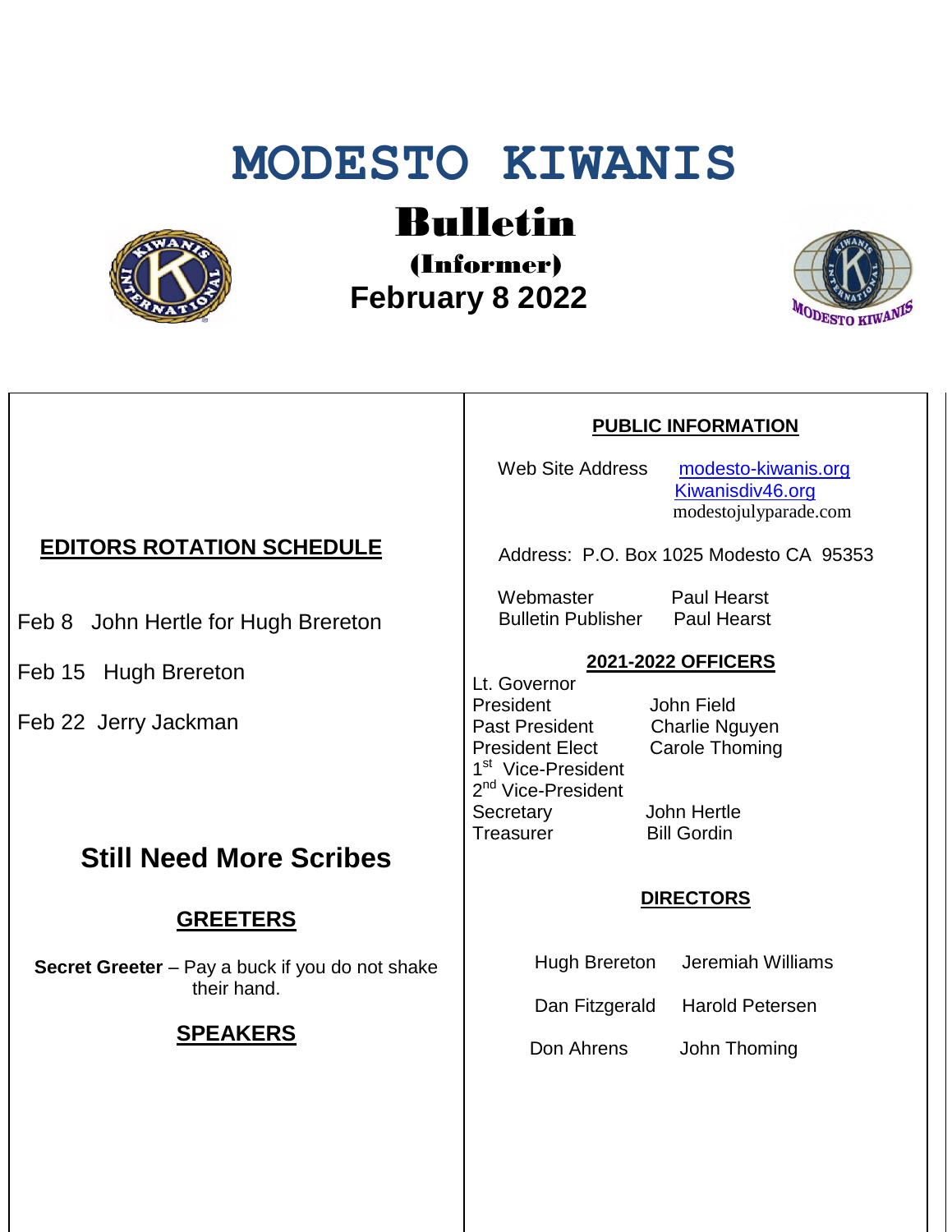Call to Order '**acting' Prez Craig HAUPT** 12:10pm Pledge was led by **Craig** Patriotic Song via **Jeremiah** Invocation by **Carole T**

Break for lunch

Committee Reports:

**Craig** passed around a signup sheet for March 19<sup>th</sup>'s Crab/Cioppino Event

**Jeremiah** reminded us the 4<sup>th</sup> of July Committee meeting is scheduled February 28<sup>th</sup>

Home of Buz Rasmussen 1117 Wickford Cir Modesto CA 95355 6:00pm (?)

Birthdays/Anniversaries? None admitted. REMINDER…. It a double fine if you fail/lie about it  $\odot$ 

## Happy/Sad \$s

**Don A:** He and linda had Tickets to the Play "Waitress". After the soldout crowd sat down it was announced that several cast `members tested positive so the show was cancelled. He also went to his Arnold cabin to find it still had 3 feet of snow. Linda had a tough time getting to the house with here broken leg! He also found a 130ft pine tree had fallen on a foot bridge on his property.

**John H:** Went to the re-scheduled Bill Engvall show. He relayed a joke the Bill Engvall flew into Modesto 'International'

Airport. His impression was "cute".

**Bill**: \$5 for the super Bowl and the Raiders didn't lose.

**John T**: happy the Raider and 49rs are done for the year.

**Carole T:** Going to Aptos next week. Her son will be 55.

**Jerry:** His Chevy Bolt was taken to Chevrolet for a software update. The update 'lowered' the battery range significantly to prevent a battery fire. He was later informed he would receive a NEW battery with a 259 mile range for free! He also said, Chevy is no longer making the Bolt due to its bad reputation.

**Craig**: His daughters Prius was parked at his home over Thanksgiving and the catalytic converter was stolen. He installed a